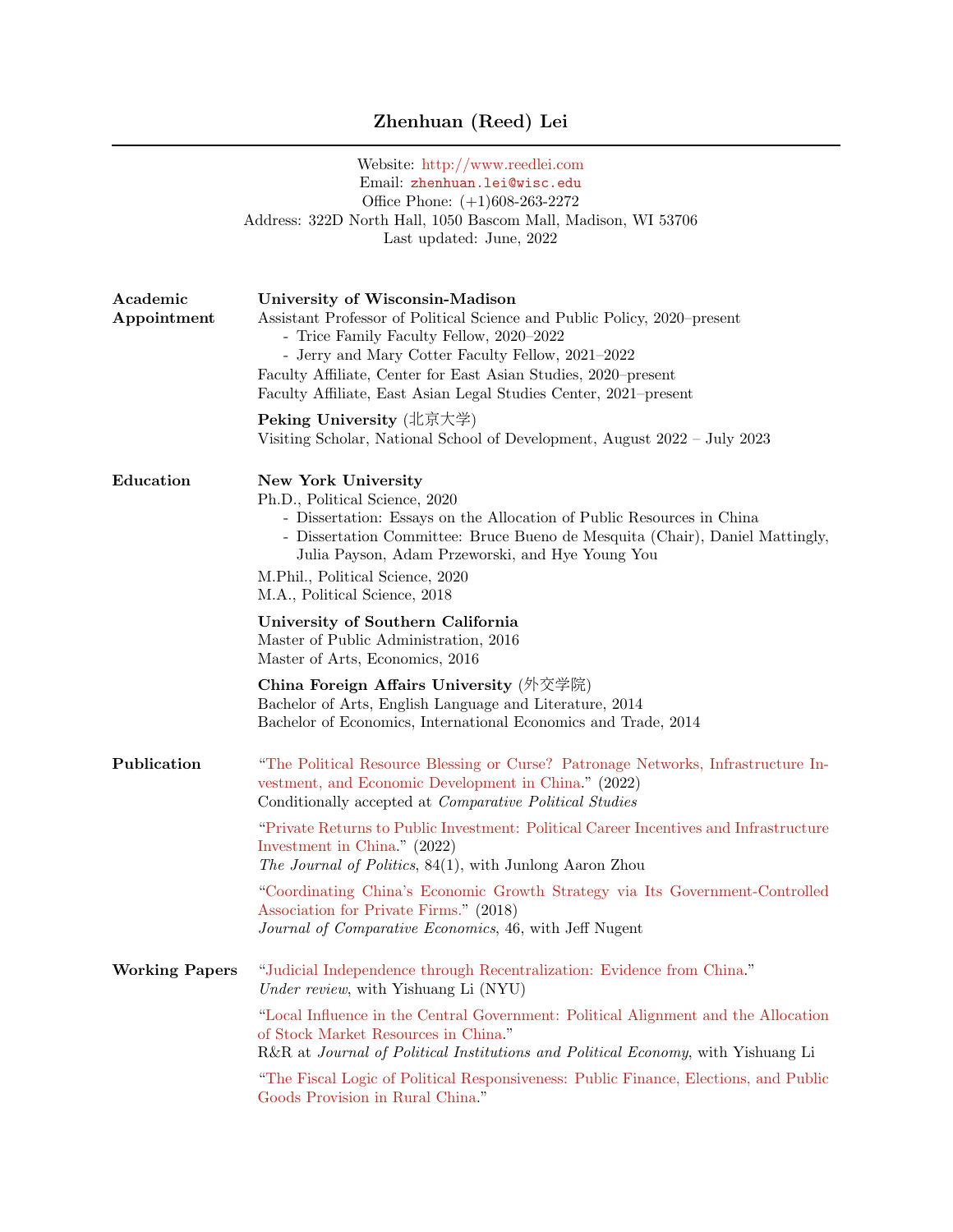Under review

|               | Work in Progress The Political Logic of Public Investment: Political Institutions and Infrastructure<br><i>Projects in China and the United States</i> (book manuscript in preparation) |
|---------------|-----------------------------------------------------------------------------------------------------------------------------------------------------------------------------------------|
|               | "Grassroots Bureaucrats as Lobbyists: Lobbying and Policy Influence through a<br>'Rubber-Stamp Parliament' in China," with Junda Li (UW-Madison) and Junlong<br>Zhou (NYU).             |
|               | "Making Decentralization Work: Demystifying the Party-State System in China."                                                                                                           |
|               | "Why Bother with Laws? The Bureaucratic Logic of Legislation in China," with<br>Chuan Liu (UW-Madison).                                                                                 |
|               | "Who Become Lawmakers in China?" with Chuan Liu (UW-Madison).                                                                                                                           |
|               | "Demystifying the Party-State Relations in China" with Chuan Liu (UW-Madison).                                                                                                          |
|               | "The Bureaucratic Logic of Diplomacy: Theory and Evidence from Chinese and US<br>Ambassadors," with Yishuang Li (NYU).                                                                  |
|               | "Democracy, Autocracy, and Political Dynasties," with Junda Li (UW-Madison).                                                                                                            |
|               | "Generals in the Government: The Civil-Military Relationship and State Building in<br>China," with Jingyuan Qian (UW-Madison).                                                          |
|               | "Turning the Blade Inward: Demystifying the Deregulation and Decentralization<br>Program in China," with Lizhi Liu (Georgetown).                                                        |
| Presentations | Workshops:                                                                                                                                                                              |
|               | Peking University, School of Government, December 18, 2021                                                                                                                              |
|               | University of Wisconsin-Madison, Department of Agricultural & Applied Economics,<br>Development Economics Workshop, April 8, 2021                                                       |
|               | University of Southern California, Marshall School of Business, April 6, 2021                                                                                                           |
|               | Fudan University, "Zooming in China" Webinar Series, November 17, 2020                                                                                                                  |
|               | University of Wisconsin-Madison, Chinese Politics and Policy Seminar (job talk),<br>October 22, 2019                                                                                    |
|               | Peking University, National School of Development, International Conference on<br>Comparative Political Selection, June 4-5, 2019                                                       |
|               | Peking University, School of Government, Workshop on State Governance, May 18-<br>19, 2019                                                                                              |
|               | Peking University, National School of Development, CCER Summer Institute, June<br>18-20, 2018                                                                                           |
|               | Fudan University, China-India Workshop on Development and Governance, June 8,<br>2018                                                                                                   |
|               | Peking University, National School of Development, Rethinking the Economic Role<br>of State, June $2-3$ , $2017$                                                                        |
|               | Conferences:                                                                                                                                                                            |
|               | American Political Science Association: 2019                                                                                                                                            |
|               | Midwestern Political Science Association: 2018, 2019                                                                                                                                    |
| Teaching      | University of Wisconsin-Madison:                                                                                                                                                        |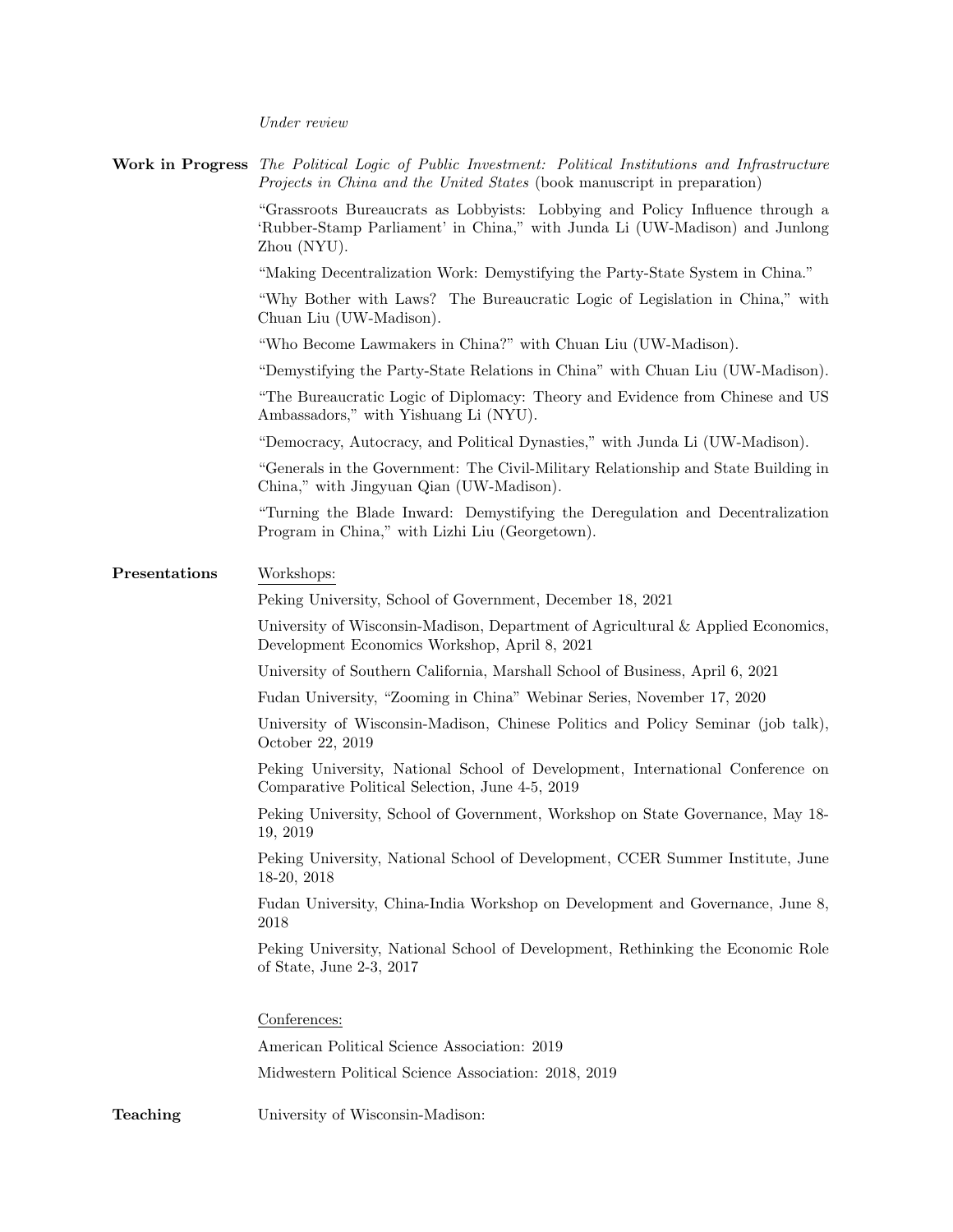|                 | • POLI SCI 840: Comparative Political Economy (Graduate)<br>• POLI SCI 324: Chinese Politics (Undergraduate)<br>• PUB AFFR 974: China's Policymaking and Global Influence (Graduate)<br>• PUB AFFR 380: Analytic Tools for Public Policy (Undergraduate)                                                                                                                                                                                                                                                                      |
|-----------------|-------------------------------------------------------------------------------------------------------------------------------------------------------------------------------------------------------------------------------------------------------------------------------------------------------------------------------------------------------------------------------------------------------------------------------------------------------------------------------------------------------------------------------|
| Advising        | Ph.D. students at the University of Wisconsin-Madison:<br>$\bullet$ Priyadarshi Amar, Political Science and Agricultural & Applied Economics (dis-<br>sertation committee member)<br>• Oliver Lang, Political Science (dissertation committee member)<br>• Junda Li, Political Science (first-year advisor)<br>• Chuan Liu, Communication (dissertation committee member)                                                                                                                                                     |
| <b>Grants</b>   | Research Grant, East Asian Legal Studies Center, University of Wisconsin-Madison,<br>2022, \$7,500.                                                                                                                                                                                                                                                                                                                                                                                                                           |
|                 | Fall Research Competition Grant, Office of the Vice Chancellor for Research and<br>Graduate Education, University of Wisconsin-Madison, 2022-2023, \$47,132.                                                                                                                                                                                                                                                                                                                                                                  |
|                 | Pandemic-Affected Research Continuation Initiative Grant, Office of the Vice Chan-<br>cellor for Research and Graduate Education, University of Wisconsin-Madison, 2022,<br>\$39,100.                                                                                                                                                                                                                                                                                                                                         |
|                 | Jerry and Mary Cotter Faculty Fellow Award (for research on legislative politics),<br>La Follette School of Public Affairs, University of Wisconsin-Madison, 2021-2022,<br>\$10,000.                                                                                                                                                                                                                                                                                                                                          |
|                 | Fall Research Competition Grant, Office of the Vice Chancellor for Research and<br>Graduate Education, University of Wisconsin-Madison, 2021-2022, \$41,616.                                                                                                                                                                                                                                                                                                                                                                  |
|                 | Doctoral Dissertation Research Fellowship, Center on U.S.-China Relations, New<br>York University, 2019, \$5,000.                                                                                                                                                                                                                                                                                                                                                                                                             |
|                 | Urban Doctoral Fellowship, New York University, 2019 - 2020.                                                                                                                                                                                                                                                                                                                                                                                                                                                                  |
|                 | Provost's Global Research Initiative Fellowship, New York University, 2019 summer.                                                                                                                                                                                                                                                                                                                                                                                                                                            |
|                 | George Downs Fellowship, Department of Politics, New York University, 2019 Sum-<br>mer and 2019 Fall.                                                                                                                                                                                                                                                                                                                                                                                                                         |
|                 | MacCracken Fellowship, New York University, 2016 - 2021.                                                                                                                                                                                                                                                                                                                                                                                                                                                                      |
| <b>Services</b> | Disciplinary Service:                                                                                                                                                                                                                                                                                                                                                                                                                                                                                                         |
|                 | Reviewer for American Journal of Political Science; American Political Science Re-<br>view; British Journal of Political Science; Comparative Political Studies; Democra-<br>tization; Economics & Politics; Governance; Information, Communication and So-<br>ciety; the Journal of Politics; Policy Studies; Political Research Quarterly; Political<br>Science Research and Methods; Quarterly Journal of Political Science; Regulation $\mathcal{C}$<br>Governance; and Studies in Comparative International Development. |
|                 | Co-organizer, "New Faces in Chinese Politics" (with Yue Hou, Melanie Manion, Dan<br>Mattingly, and Yuhua Wang), University of Wisconsin-Madison, May 6–7, 2022.                                                                                                                                                                                                                                                                                                                                                               |
|                 | Co-organizer, Midwest Workshop in Empirical Political Science (MWEPS-VII) (with<br>Rikhil Bhavnani), University of Wisconsin-Madison, November 19, 2021.                                                                                                                                                                                                                                                                                                                                                                      |
|                 | Co-organizer, "New Faces in Chinese Politics" (with Yue Hou, Melanie Manion, Dan<br>Mattingly, and Yuhua Wang), Duke University, August 27-28, 2021.                                                                                                                                                                                                                                                                                                                                                                          |
|                 | Co-organizer, Zoom Webinar on "Doing Fieldwork in China: Conversation with Prac-<br>tioners" (with Yue Hou, Melanie Manion, Dan Mattingly, and Yuhua Wang), March                                                                                                                                                                                                                                                                                                                                                             |